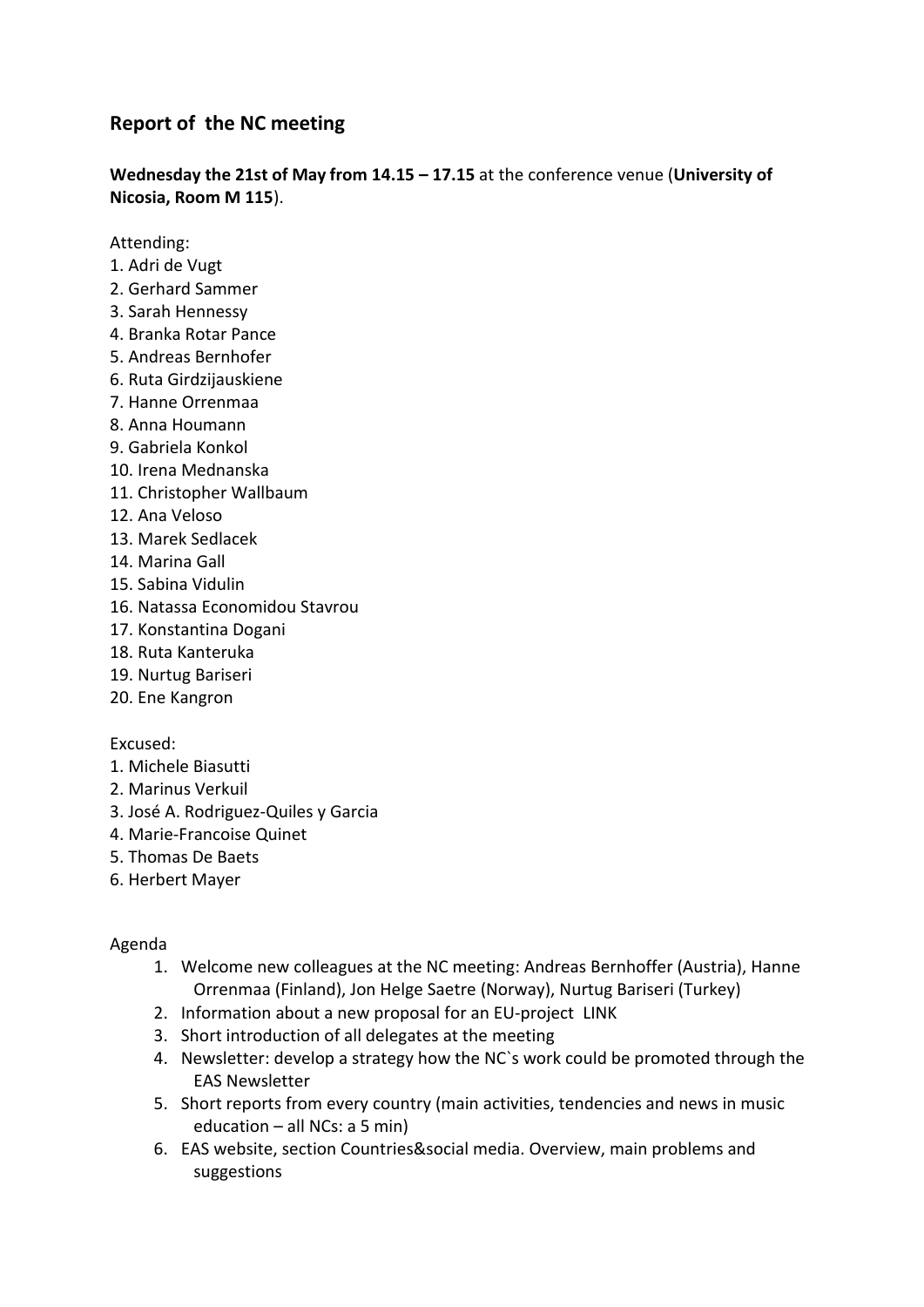- 7. Upcoming conferences (Rostock/Germany, Lithuania)
- 8. Reports & Discussion/EAS Coorporative activities: EAS Coorporative activities:
	- institutional membership
	- short cuts on music teaching
	- preparation team NC-meeting
	- the 2nd International Music Olympiad Riga 2014;
	- short information about the 3rd International Music Olympiad in Klaipeda 2016
	- $\bullet$  AOB

Minutes:

**1. President of the EAS Adri de Vugt introduced the candidates for the NC**: Hanne Orrenmaa (Finland), Jon Helge Saetre (Norway), Nurtug Bariseri (Turkey) and the new NC for Austria - Andreas Bernhoffer. He underlined also the importance of the NC´s network.

## **2. Adri de Vugt introduced the LINK project (meeting of the NCs in March 2015).**

Decision about the LINK project will be announced in August. If the project will be accepted the NCs will get a financial support (travel costs) to attend the meeting in 2015 (3 NC meetings will be paid by the LINK if the project will be accepted).

## **3. Short introduction of all delegates at the meeting**

## **4. EAS Newsletter (NL)**:

Information on the current format: 2 times a year/distribution to members

New format: Newsflash (nearly every month)

**Group work**: – questions for the group work:

Do you read the NL? Which sections are useful? Size of the NL articles? Which information would be useful (only news?)? How to include national perspectives? What should be in the countries` section? General comments, Layout?

Results of the group work:

- Newsletter 4 times in a year
- Newsletter for all (not only for members)
- Not more than 5 pages+photos
- Short information (2-3 sentences), then "read more..." (hypertext?)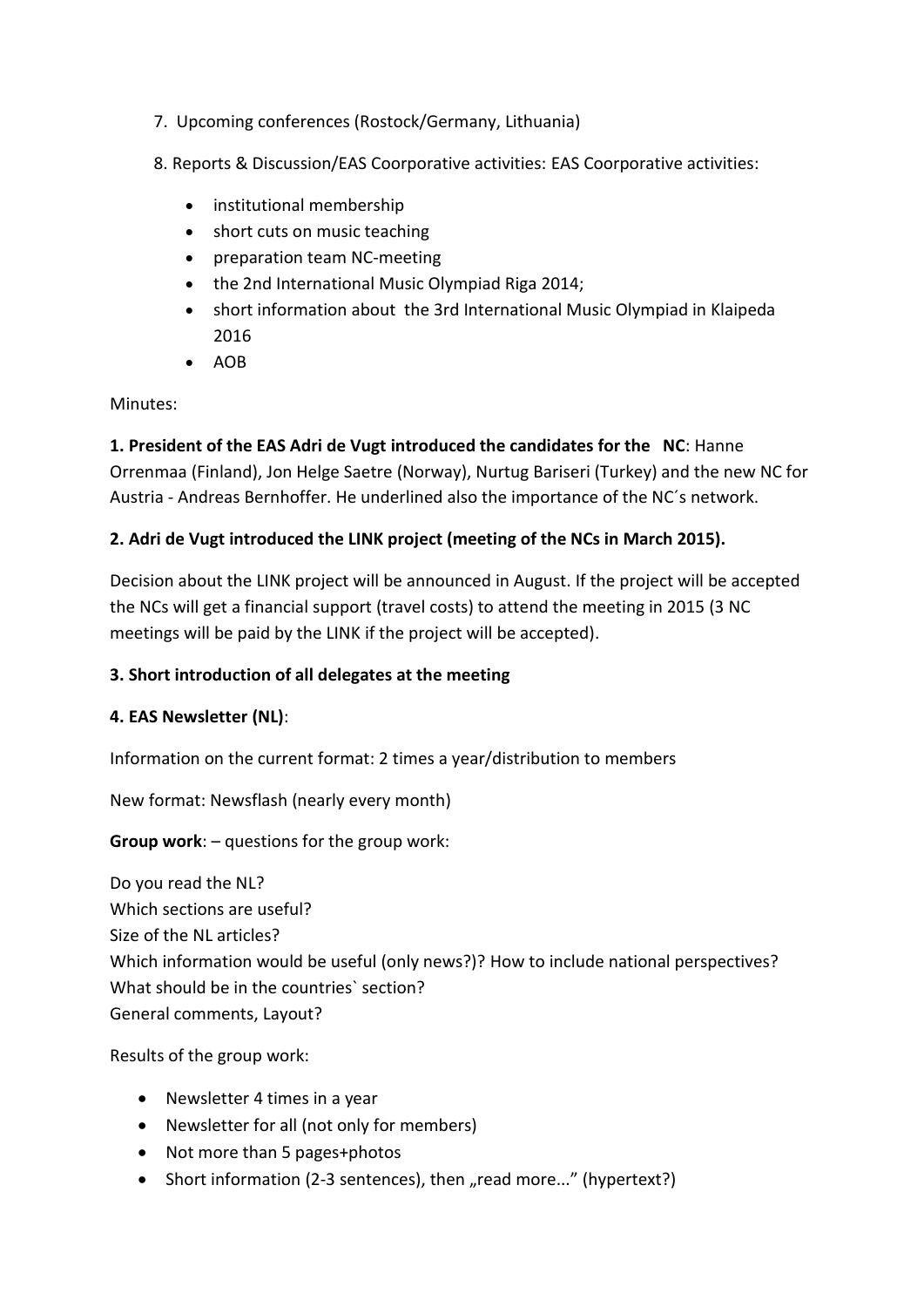- More pictures
- Events Coming up...! Links to the events photo+link
- Less information and more news from countries (discussions, 3-4 countries in one NL)
- Policy
- Provokative titles
- **•** Translations in some countries
- Maybe send questions and NCs will answer?
- How to get students involved?
- Idea of written texts on special issues the perspective of 2 or 3 countries.
- A list will be circulated for the next Newsletters to know which NCs will present their thought in the Newsletter.

Following NCs are ready to write an article for the Newsletter:

Lithuania – January 2015 Austria Norway Poland – during 2015 Portugal – November 2015

 **5. Short reports from every country** (main activities, tendencies and news in music education – all NCs: a 5 min)

### **Austria – Andreas Bernhofer:**

Reconstructing teacher training, new curriculas. New employment law for teachers – to push to teach subjects you have not studied.

### **Czech Republic - Marek Sedlacek:**

Problem: music teacher as generalist, department has made some researches. Secondly – problem with the folklore in music education. Folk songs and pop-music, many discussions on this.

#### **Finland – Hanne Orrenmaa:**

PISA tests – no one understands this in Finland! There will be new curriculum in 2016 – more creativity and more singing, playing, dancing. After 7th grade students can choose music (active music making).

### **Germany – Christopher Wallbaum:**

16 countries and own ministries... In September 3-5 2014 "International Comparison of Music Lessons on Video" takes place in Leipzig, with 8 Music Lessons from 7 countries on DVD (and several camera angles on each DVD). The presentations follow a special method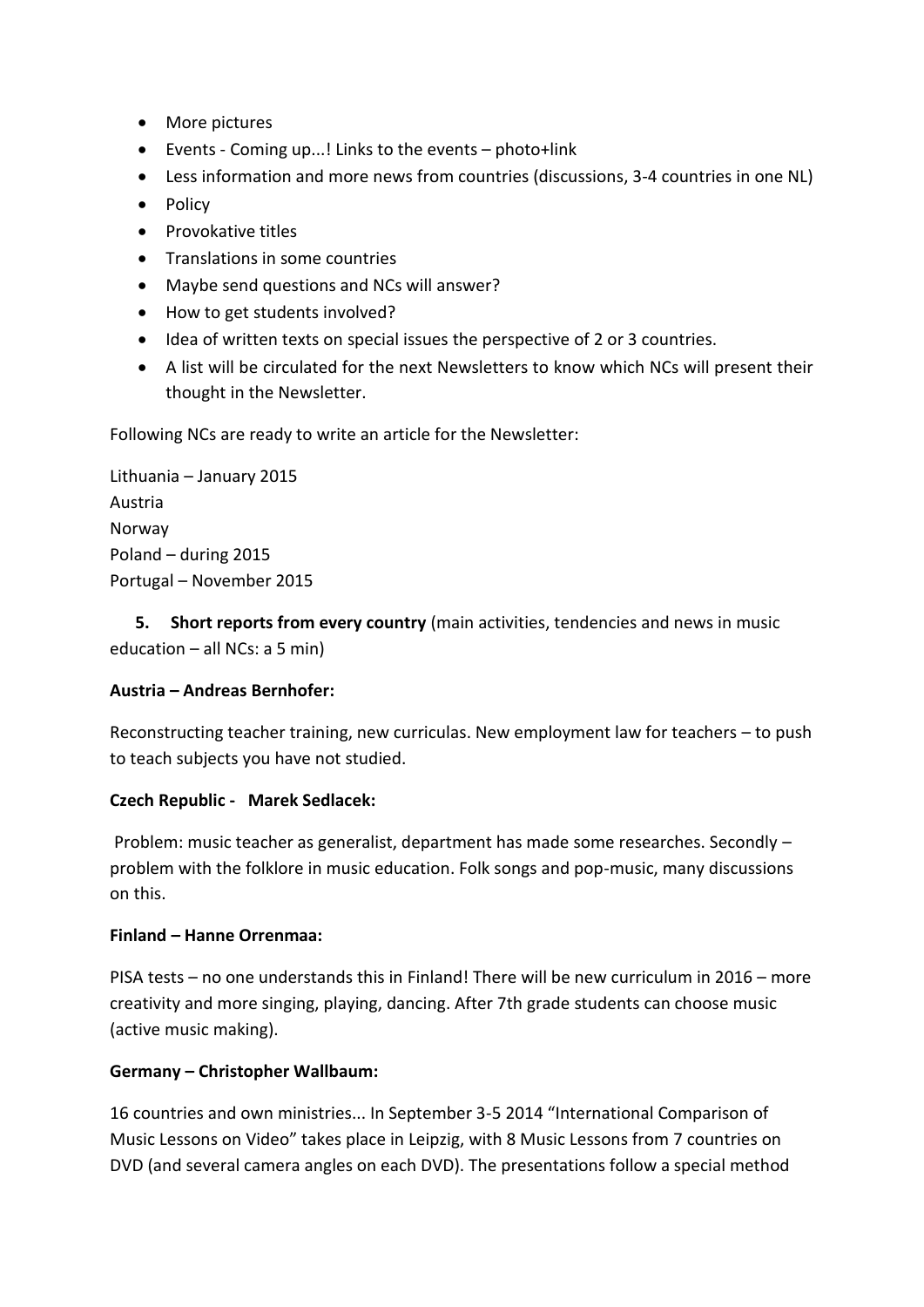called "Music Pedagogic Shortcut", which is a short film plus information (the method is presented at Nicosia). The results including the DVDs will be published in 2015.

## **Latvia – Ruta Kanteruka:**

Even though the whole education system in Latvia has faced reforms during the past years, music education in schools and singing particularly has a strong position: 2 music lessons (80 minutes in total) per week for grades 1-6 and 1 lesson for grades 7-9 (40 min.) Starting grade 10 students can choose between art or music.

National Song Festival - the number of participants has decreased. Students' preparation for the Festival has been done at schools by music teachers mostly during the choir lessons with no support from the other subject teachers.

Latvian Music Teachers' Association follows all political events in our country to keep track of all possible changes in the field of music education.

### **Croatia – Sabina Vidulin:**

Problem - one lesson per week. From 2006 a new concept of music teaching is prescribed, in which the activity of listening has a strong position. It is possible to get additional 6 lessons for extracurricular musical activities in primary school.

## **Lithuania – Ruta Girdzijauskiene:**

Situation is stable. Formal and informal music education (music schools and centres etc). New textbooks for schools, final exam in music (written tasks and performing)

### Norway - **Jon Helge Saetre:**

Stable situation, ther have been rapid movements in schools – 2008 National Curriculum, 2010 programmes for music teacher training. Employment requirements are strong, cooperation between concert organisations is very common to Norway. Discussions about professionalism – which music is valued?

### **Poland – Gabriela Konkol:**

Music in general education schools and the system of music schools. New educational law (first introduced in 1999) established integrated teaching in classes I-III primary schools, one hour of music lessons in classes IV-VI and in classes I-III lower secondary schools. No music lessons in upper secondary schools.

### **Portugal – Ana Veloso:**

The same system as in Poland. Music is teached by different teachers. (2 years music education). There are good projects in Portugal to be shared to the world.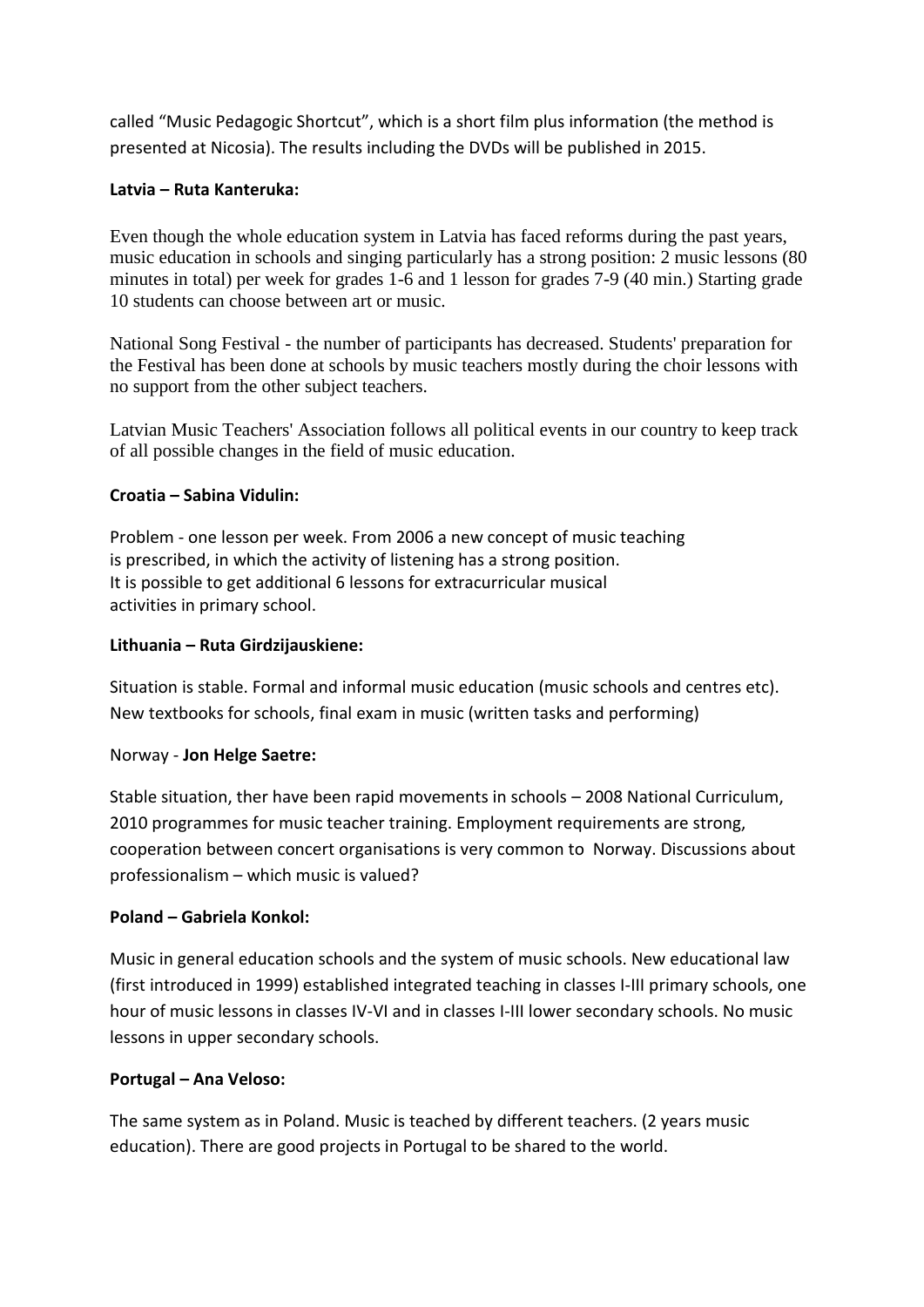#### **Slovakia – Irena Mednanska:**

2008 new reform – discussions and changes in teacher training.

#### **Sweden – Anna Houmann:**

2011 reform and now the results: political discussions – is music the subject for school? No music in high school.

#### **Nurtug Bariseri – Turkey:**

2010 reform, next year will be more troubles – no music in upper secondary school, one lesson per week for lower grades.

### **Ene Kangron – Estonia**

New Curriculas for schools in 2012: usic is compulsory subject from the first up to the twelth grades (1-6 grades 2 lessons per week, 7-12 grades 1 lesson per week). Main activities in music lessons: singing, playing music instruments, Musical movement and compositsion.

Schools have already quite good equipment concerning acoustic music instruments (quitars, Orff- instruments, recorders and national folk instruments.

Our problems in music education: 1) to keep a balance between live music making (+singing) and computer/based music… etc 2) to motivate students to study music.

# **6. EAS website, section Countries & Social media, overview, main problems and suggestions**

**7. Upcoming conferences (Rostock/Germany, Lithuania)** In 2015 the EAS conference will be organised in Rostock , 2016 in Lithuania.

### **8. Reports & Discussion / EAS Coorporative activities:**

### **EAS Coorporative activities:**

the 2nd International Music Olympiad Riga 2014 – short information was given by Ruta Kanteruka (see the Video on the **website link to the Closing Ceremony of the 2nd International Music Olympiad Riga 2014:**

- [https://www.youtube.com/watch?v=PTIF5PiMCTk&list=PLQB6CZzYbEVMh3BxupwaRIj](https://www.youtube.com/watch?v=PTIF5PiMCTk&list=PLQB6CZzYbEVMh3BxupwaRIj6FpSnWghxO) [6FpSnWghxO](https://www.youtube.com/watch?v=PTIF5PiMCTk&list=PLQB6CZzYbEVMh3BxupwaRIj6FpSnWghxO)
- by Ruta Girdzijauskiene (the information will appear very soon on the website).